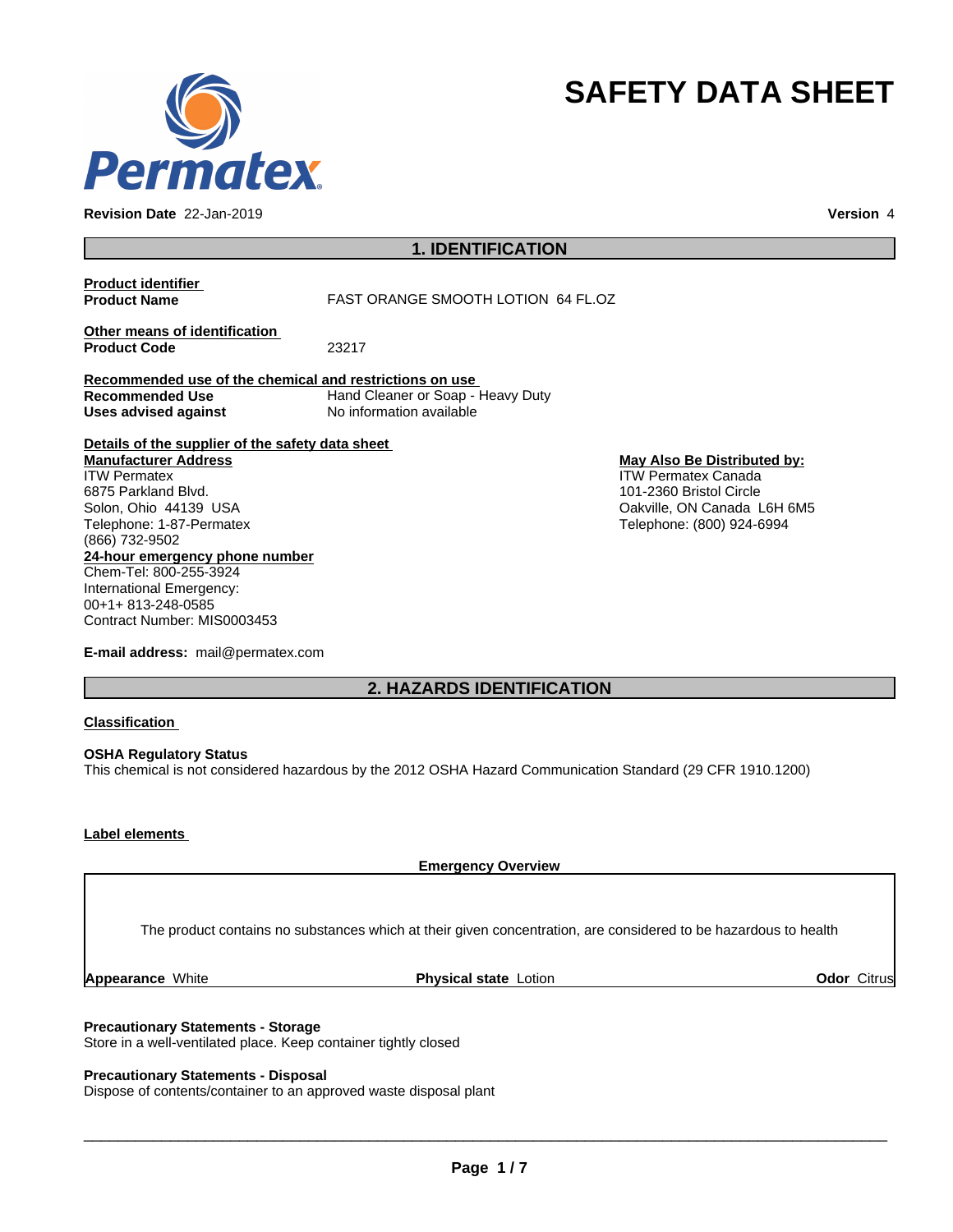## **Hazards not otherwise classified (HNOC)**

Not applicable

#### **Other Information**

- Repeated or prolonged skin contact may cause allergic reactions with susceptible persons

Unknown acute toxicity 6.4155 % of the mixture consists of ingredient(s) of unknown toxicity

 $\overline{\phantom{a}}$  ,  $\overline{\phantom{a}}$  ,  $\overline{\phantom{a}}$  ,  $\overline{\phantom{a}}$  ,  $\overline{\phantom{a}}$  ,  $\overline{\phantom{a}}$  ,  $\overline{\phantom{a}}$  ,  $\overline{\phantom{a}}$  ,  $\overline{\phantom{a}}$  ,  $\overline{\phantom{a}}$  ,  $\overline{\phantom{a}}$  ,  $\overline{\phantom{a}}$  ,  $\overline{\phantom{a}}$  ,  $\overline{\phantom{a}}$  ,  $\overline{\phantom{a}}$  ,  $\overline{\phantom{a}}$ 

## **3. COMPOSITION/INFORMATION ON INGREDIENTS**

The product contains no substances which at their given concentration, are considered to be hazardous to health.

## **4. FIRST AID MEASURES**

### **Description of first aid measures**

| <b>General advice</b>                                       | Get medical advice/attention if you feel unwell.                                                                                    |
|-------------------------------------------------------------|-------------------------------------------------------------------------------------------------------------------------------------|
| Eye contact                                                 | IF IN EYES: Rinse cautiously with water for several minutes. Remove contact lenses, if<br>present and easy to do. Continue rinsing. |
| <b>Skin contact</b>                                         | None under normal use conditions.                                                                                                   |
| <b>Inhalation</b>                                           | None under normal use conditions.                                                                                                   |
| Ingestion                                                   | IF SWALLOWED:. Do NOT induce vomiting.                                                                                              |
| Self-protection of the first aider                          | Ensure that medical personnel are aware of the material(s) involved and take precautions to<br>protect themselves.                  |
| Most impartant symptoms and offects, both asute and delayed |                                                                                                                                     |

**Most important symptoms and effects, both acute and delayed**

**Symptoms** See section 2 for more information.

#### **Indication of any immediate medical attention and special treatment needed**

**Note to physicians** Treat symptomatically.

## **5. FIRE-FIGHTING MEASURES**

**Suitable extinguishing media** Carbon dioxide (CO2), Dry chemical, Foam

#### **Unsuitable extinguishing media** None

#### **Specific hazards arising from the chemical** None in particular.

**Explosion data**<br>**Sensitivity to Mechanical Impact** None. **Sensitivity to Mechanical Impact Sensitivity to Static Discharge** None.

#### **Protective equipment and precautions for firefighters**

As in any fire, wear self-contained breathing apparatus pressure-demand, MSHA/NIOSH (approved or equivalent) and full protective gear.

## **6. ACCIDENTAL RELEASE MEASURES**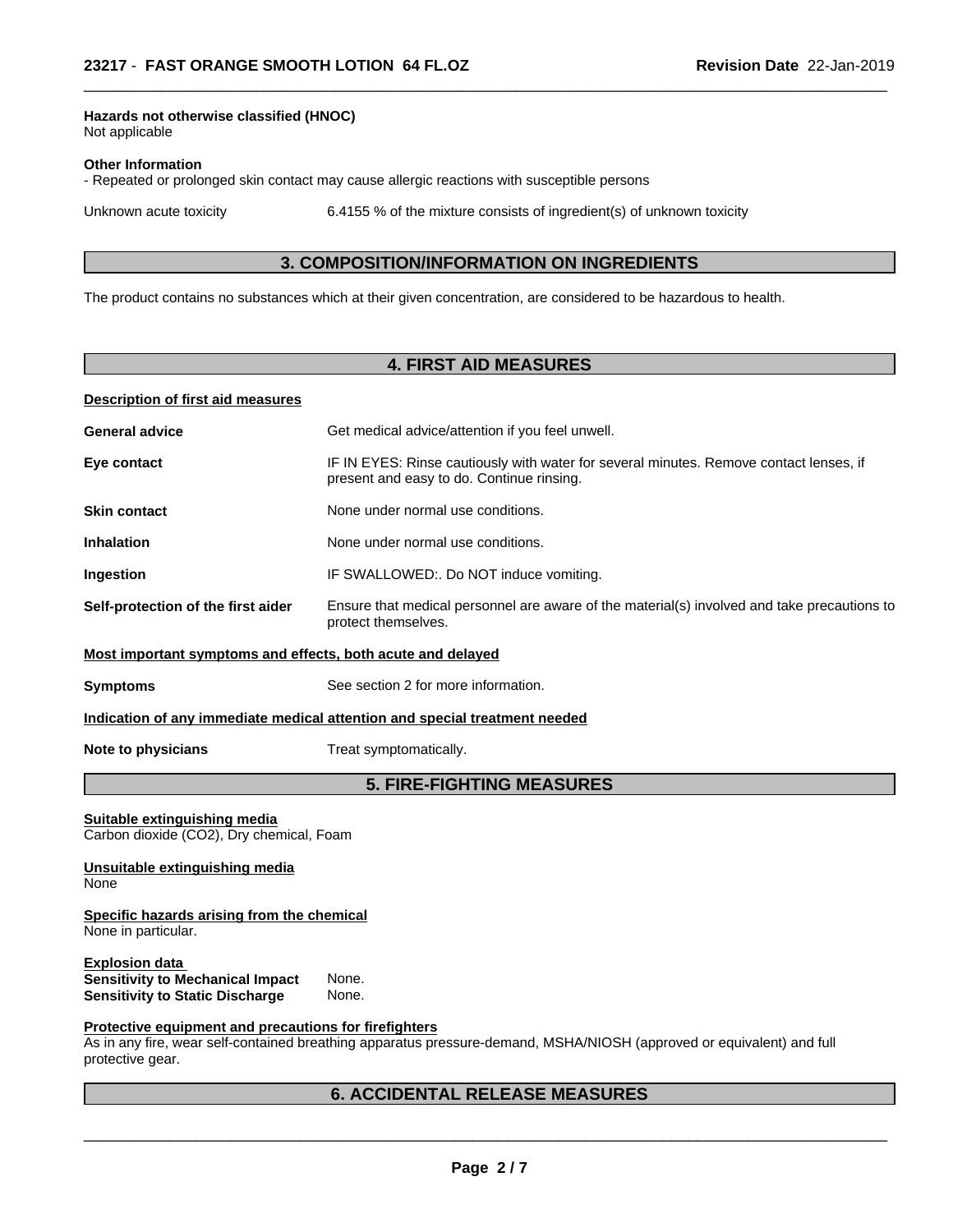| Personal precautions, protective equipment and emergency procedures                      |                                                                                                                                   |  |  |  |
|------------------------------------------------------------------------------------------|-----------------------------------------------------------------------------------------------------------------------------------|--|--|--|
| Avoid contact with eyes.<br><b>Personal precautions</b>                                  |                                                                                                                                   |  |  |  |
| <b>Environmental precautions</b>                                                         |                                                                                                                                   |  |  |  |
| <b>Environmental precautions</b>                                                         | See Section 12 for additional Ecological Information.                                                                             |  |  |  |
| Methods and material for containment and cleaning up                                     |                                                                                                                                   |  |  |  |
| <b>Methods for containment</b>                                                           | Prevent further leakage or spillage if safe to do so.                                                                             |  |  |  |
| Methods for cleaning up                                                                  | Ensure adequate ventilation. Soak up with inert absorbent material. Sweep up and shovel<br>into suitable containers for disposal. |  |  |  |
| Prevention of secondary hazards                                                          | Clean contaminated objects and areas thoroughly observing environmental regulations.                                              |  |  |  |
|                                                                                          | 7. HANDLING AND STORAGE                                                                                                           |  |  |  |
| <b>Precautions for safe handling</b>                                                     |                                                                                                                                   |  |  |  |
| Advice on safe handling                                                                  | Handle in accordance with good industrial hygiene and safety practice. Avoid contact with<br>eyes.                                |  |  |  |
| Conditions for safe storage, including any incompatibilities                             |                                                                                                                                   |  |  |  |
| <b>Storage Conditions</b>                                                                | Keep from freezing.                                                                                                               |  |  |  |
| Incompatible materials                                                                   | None known                                                                                                                        |  |  |  |
|                                                                                          | 8. EXPOSURE CONTROLS/PERSONAL PROTECTION                                                                                          |  |  |  |
| <b>Control parameters</b>                                                                |                                                                                                                                   |  |  |  |
| <b>Exposure Guidelines</b><br><b>Appropriate engineering controls</b>                    |                                                                                                                                   |  |  |  |
| <b>Engineering Controls</b>                                                              | Eyewash stations                                                                                                                  |  |  |  |
|                                                                                          | Individual protection measures, such as personal protective equipment                                                             |  |  |  |
| <b>Eye/face protection</b>                                                               | None under normal use conditions.                                                                                                 |  |  |  |
| Skin and body protection                                                                 | None under normal use conditions.                                                                                                 |  |  |  |
| <b>Respiratory protection</b>                                                            | None under normal use conditions.                                                                                                 |  |  |  |
| <b>General Hygiene Considerations</b>                                                    | Avoid contact with eyes.                                                                                                          |  |  |  |
|                                                                                          | 9. PHYSICAL AND CHEMICAL PROPERTIES                                                                                               |  |  |  |
| 9.1. Information on basic physical and chemical properties<br><b>Physical state</b>      | Lotion                                                                                                                            |  |  |  |
| Appearance                                                                               | White                                                                                                                             |  |  |  |
| Odor<br><b>Odor threshold</b>                                                            | <b>Citrus</b><br>No information available                                                                                         |  |  |  |
| <b>Property</b><br>рH<br>Melting point / freezing point<br>Boiling point / boiling range | Remarks • Method<br>Values<br>$6.0 - 8.0$<br>No information available<br>> 100 °C / > >212 °F                                     |  |  |  |

 $\overline{\phantom{a}}$  ,  $\overline{\phantom{a}}$  ,  $\overline{\phantom{a}}$  ,  $\overline{\phantom{a}}$  ,  $\overline{\phantom{a}}$  ,  $\overline{\phantom{a}}$  ,  $\overline{\phantom{a}}$  ,  $\overline{\phantom{a}}$  ,  $\overline{\phantom{a}}$  ,  $\overline{\phantom{a}}$  ,  $\overline{\phantom{a}}$  ,  $\overline{\phantom{a}}$  ,  $\overline{\phantom{a}}$  ,  $\overline{\phantom{a}}$  ,  $\overline{\phantom{a}}$  ,  $\overline{\phantom{a}}$ 

 $\overline{\phantom{a}}$  ,  $\overline{\phantom{a}}$  ,  $\overline{\phantom{a}}$  ,  $\overline{\phantom{a}}$  ,  $\overline{\phantom{a}}$  ,  $\overline{\phantom{a}}$  ,  $\overline{\phantom{a}}$  ,  $\overline{\phantom{a}}$  ,  $\overline{\phantom{a}}$  ,  $\overline{\phantom{a}}$  ,  $\overline{\phantom{a}}$  ,  $\overline{\phantom{a}}$  ,  $\overline{\phantom{a}}$  ,  $\overline{\phantom{a}}$  ,  $\overline{\phantom{a}}$  ,  $\overline{\phantom{a}}$ 

**Flash point** > 95 °C / > 203 °F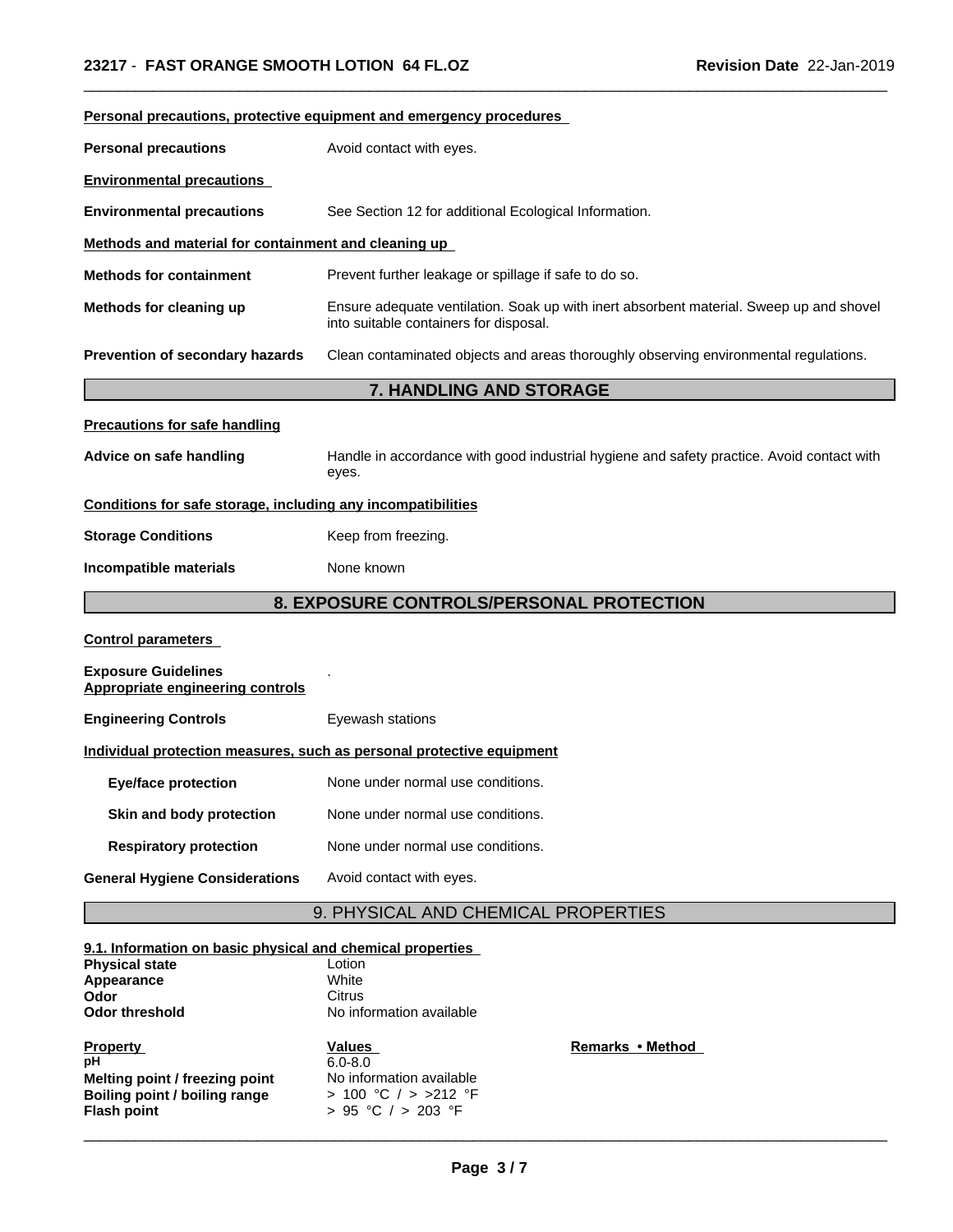| <b>Evaporation rate</b><br>Flammability (solid, gas)<br><b>Flammability Limit in Air</b><br><b>Upper flammability limit:</b><br>Lower flammability limit:                                                                                               | < 1<br>No information available<br>No information available<br>No information available                                                                                                                | Butyl acetate $= 1$ |
|---------------------------------------------------------------------------------------------------------------------------------------------------------------------------------------------------------------------------------------------------------|--------------------------------------------------------------------------------------------------------------------------------------------------------------------------------------------------------|---------------------|
| Vapor pressure                                                                                                                                                                                                                                          | No information available                                                                                                                                                                               |                     |
| <b>Vapor density</b><br><b>Relative density</b><br><b>Water solubility</b><br>Solubility(ies)<br><b>Partition coefficient</b><br><b>Autoignition temperature</b><br>Decomposition temperature<br><b>Kinematic viscosity</b><br><b>Dynamic viscosity</b> | >1<br>0.96<br>Soluble in water<br>No information available<br>No information available<br>No information available<br>No information available<br>No information available<br>No information available | $Air = 1$           |
| <b>Explosive properties</b><br><b>Oxidizing properties</b>                                                                                                                                                                                              | No information available<br>No information available                                                                                                                                                   |                     |
| <b>Other Information</b><br>Softening point<br><b>Molecular weight</b><br><b>VOC Content (%)</b><br><b>Density</b><br><b>Bulk density</b>                                                                                                               | No information available<br>No information available<br>ا><br>No information available<br>No information available                                                                                     |                     |

# **10. STABILITY AND REACTIVITY**

 $\overline{\phantom{a}}$  ,  $\overline{\phantom{a}}$  ,  $\overline{\phantom{a}}$  ,  $\overline{\phantom{a}}$  ,  $\overline{\phantom{a}}$  ,  $\overline{\phantom{a}}$  ,  $\overline{\phantom{a}}$  ,  $\overline{\phantom{a}}$  ,  $\overline{\phantom{a}}$  ,  $\overline{\phantom{a}}$  ,  $\overline{\phantom{a}}$  ,  $\overline{\phantom{a}}$  ,  $\overline{\phantom{a}}$  ,  $\overline{\phantom{a}}$  ,  $\overline{\phantom{a}}$  ,  $\overline{\phantom{a}}$ 

#### **Reactivity**

No information available

#### **Chemical stability**

Stable under normal conditions

## **Possibility of Hazardous Reactions**

None under normal processing.

# **Conditions to avoid**

Keep from freezing.

#### **Incompatible materials** None known

# **Hazardous Decomposition Products**

Carbon oxides

# **11. TOXICOLOGICAL INFORMATION**

## **Information on likely routes of exposure**

| <b>Inhalation</b>   | None under normal use conditions.                                                                                              |
|---------------------|--------------------------------------------------------------------------------------------------------------------------------|
| Eye contact         | Contact with eyes may cause irritation. May cause redness and tearing of the eyes.                                             |
| <b>Skin contact</b> | None under normal use conditions. Repeated or prolonged skin contact may cause allergic<br>reactions with susceptible persons. |
| <b>Ingestion</b>    | Ingestion may cause irritation to mucous membranes.                                                                            |
|                     |                                                                                                                                |

## **Information on toxicological effects**

**Symptoms** No information available.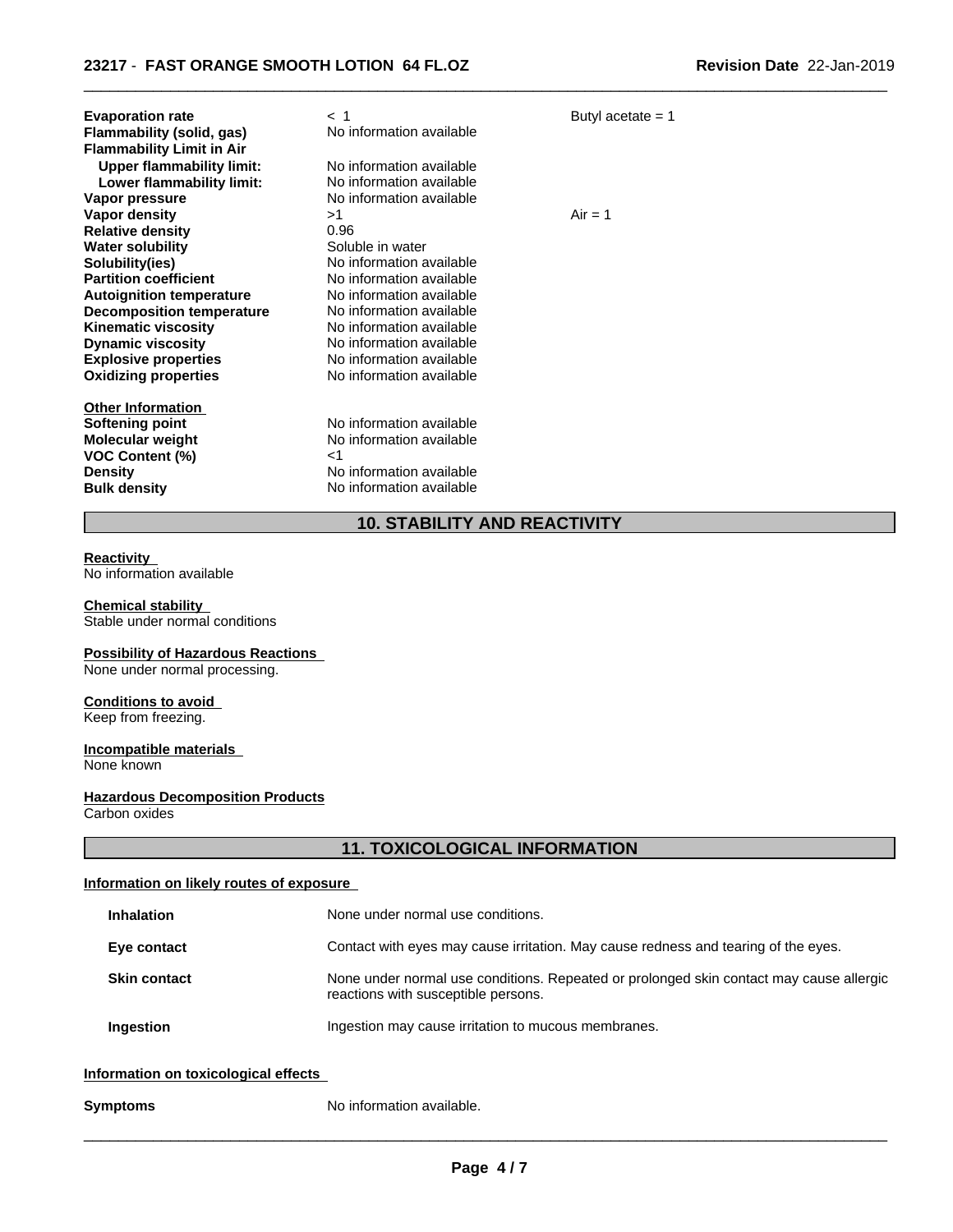## **Delayed and immediate effects as well as chronic effects from short and long-term exposure**

| Sensitization                                      | No information available.                                                                |
|----------------------------------------------------|------------------------------------------------------------------------------------------|
| Germ cell mutagenicity                             | No information available.                                                                |
| Carcinogenicity                                    | The table below indicates whether each agency has listed any ingredient as a carcinogen. |
| IARC (International Agency for Research on Cancer) |                                                                                          |
| Group 2A - Probably Carcinogenic to Humans         |                                                                                          |
| Not classifiable as a human carcinogen             |                                                                                          |
|                                                    | OSHA (Occupational Safety and Health Administration of the US Department of Labor)       |
| X - Present                                        |                                                                                          |
|                                                    |                                                                                          |
|                                                    | The following values are calculated based on chapter 3.1 of the GHS document $\,$ .      |

 $\overline{\phantom{a}}$  ,  $\overline{\phantom{a}}$  ,  $\overline{\phantom{a}}$  ,  $\overline{\phantom{a}}$  ,  $\overline{\phantom{a}}$  ,  $\overline{\phantom{a}}$  ,  $\overline{\phantom{a}}$  ,  $\overline{\phantom{a}}$  ,  $\overline{\phantom{a}}$  ,  $\overline{\phantom{a}}$  ,  $\overline{\phantom{a}}$  ,  $\overline{\phantom{a}}$  ,  $\overline{\phantom{a}}$  ,  $\overline{\phantom{a}}$  ,  $\overline{\phantom{a}}$  ,  $\overline{\phantom{a}}$ 

| ATEmix (oral)   |  |
|-----------------|--|
| ATEmix (dermal) |  |

**ATEmix (oral)** 405680 mg/kg **ATEmix (dermal)**461460 mg/kg

## **12. ECOLOGICAL INFORMATION**

## **Ecotoxicity**

6.4372 % of the mixture consists of component(s) of unknown hazards to the aquatic environment

## **Persistence and degradability**

No information available.

## **Bioaccumulation**

No information available.

## **Mobility**

No information available.

## **Other adverse effects**

No information available

## **13. DISPOSAL CONSIDERATIONS**

| Waste treatment methods       |                                                                                                        |
|-------------------------------|--------------------------------------------------------------------------------------------------------|
| <b>Disposal of wastes</b>     | Disposal should be in accordance with applicable regional, national and local laws and<br>regulations. |
| <b>Contaminated packaging</b> | Do not reuse container.                                                                                |
| <b>US EPA Waste Number</b>    | Not applicable                                                                                         |

## **14. TRANSPORT INFORMATION**

| <b>DOT</b><br>Proper shipping name:  | Not regulated |  |
|--------------------------------------|---------------|--|
| <b>IATA</b><br>Proper shipping name: | Not regulated |  |
| <b>IMDG</b><br>Proper shipping name: | Not regulated |  |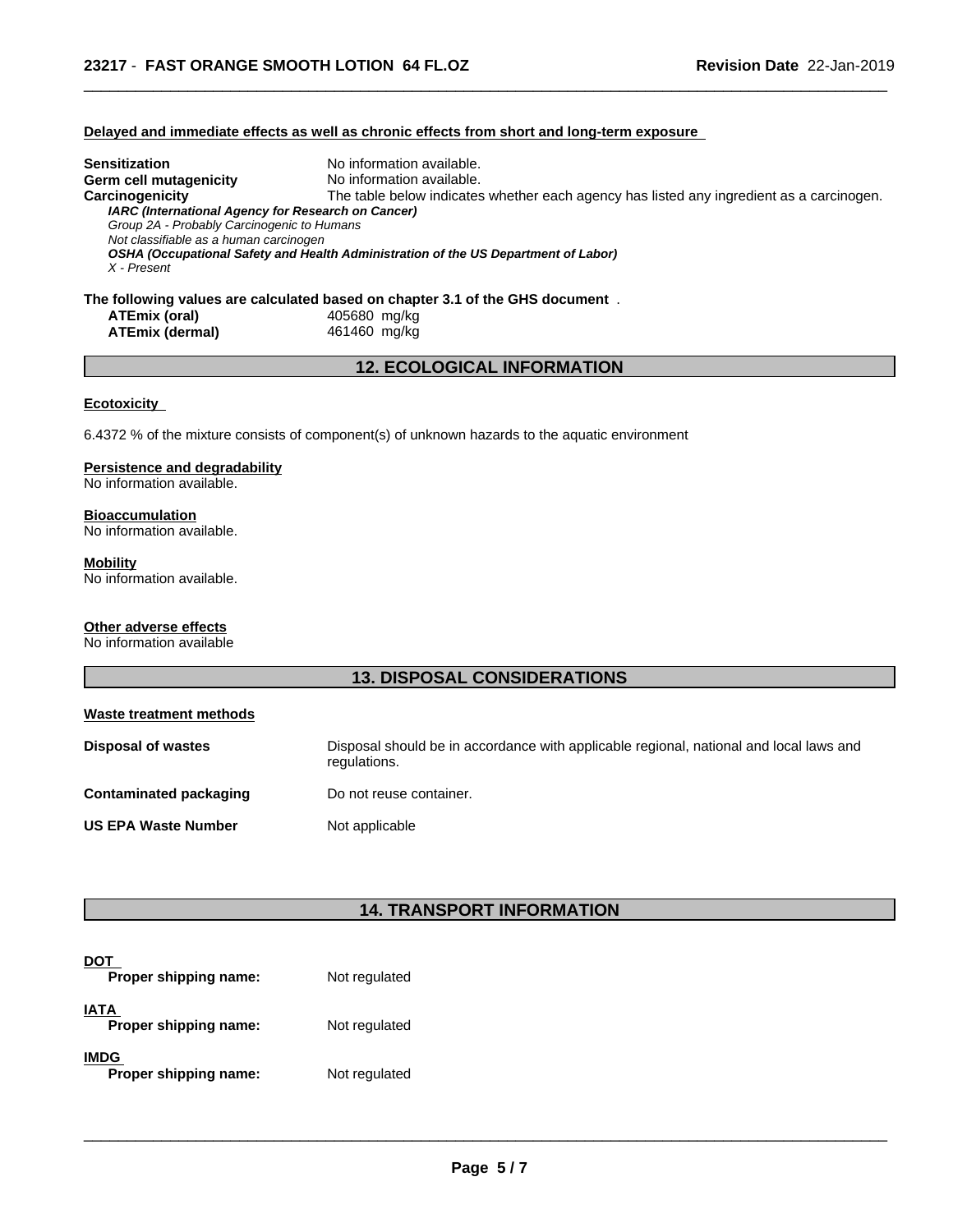## **15. REGULATORY INFORMATION**

| <b>International Inventories</b> |  |
|----------------------------------|--|
|----------------------------------|--|

| TSCA                 | Complies       |  |
|----------------------|----------------|--|
| <b>DSL/NDSL</b>      | Complies       |  |
| <b>EINECS/ELINCS</b> | Complies       |  |
| ENCS                 | Not determined |  |
| <b>IECSC</b>         | Complies       |  |
| KECL                 | Not determined |  |
| <b>PICCS</b>         | Complies       |  |
| AICS                 | Complies       |  |
|                      |                |  |

#### **Legend:**

**TSCA** - United States Toxic Substances Control Act Section 8(b) Inventory **DSL/NDSL** - Canadian Domestic Substances List/Non-Domestic Substances List **EINECS/ELINCS** - European Inventory of Existing Chemical Substances/European List of Notified Chemical Substances **ENCS** - Japan Existing and New Chemical Substances **IECSC** - China Inventory of Existing Chemical Substances **KECL** - Korean Existing and Evaluated Chemical Substances **PICCS** - Philippines Inventory of Chemicals and Chemical Substances

**AICS** - Australian Inventory of Chemical Substances

### **US Federal Regulations**

#### **SARA 313**

Section 313 of Title III of the Superfund Amendments and Reauthorization Act of 1986 (SARA). This product does not contain any chemicals which are subject to the reporting requirements of the Act and Title 40 of the Code of Federal Regulations, Part 372

 $\overline{\phantom{a}}$  ,  $\overline{\phantom{a}}$  ,  $\overline{\phantom{a}}$  ,  $\overline{\phantom{a}}$  ,  $\overline{\phantom{a}}$  ,  $\overline{\phantom{a}}$  ,  $\overline{\phantom{a}}$  ,  $\overline{\phantom{a}}$  ,  $\overline{\phantom{a}}$  ,  $\overline{\phantom{a}}$  ,  $\overline{\phantom{a}}$  ,  $\overline{\phantom{a}}$  ,  $\overline{\phantom{a}}$  ,  $\overline{\phantom{a}}$  ,  $\overline{\phantom{a}}$  ,  $\overline{\phantom{a}}$ 

## **SARA 311/312 Hazard Categories**

| Acute health hazard               | Yes |  |
|-----------------------------------|-----|--|
| <b>Chronic Health Hazard</b>      | N٥  |  |
| Fire hazard                       | N٥  |  |
| Sudden release of pressure hazard | No. |  |
| <b>Reactive Hazard</b>            | N٥  |  |

### **CWA** (Clean Water Act)

This product does not contain any substances regulated as pollutants pursuant to the Clean Water Act (40 CFR 122.21 and 40 CFR 122.42)

#### **CERCLA**

This material, as supplied, does not contain any substances regulated as hazardous substances under the Comprehensive Environmental Response Compensation and Liability Act (CERCLA) (40 CFR 302) or the Superfund Amendments and Reauthorization Act (SARA) (40 CFR 355). There may be specific reporting requirements at the local, regional, or state level pertaining to releases of this material

#### **US State Regulations**

## **California Proposition 65**

This product is not known to contain any chemicals listed as carcinogens or reproductive toxins. **U.S. State Right-to-Know Regulations**

| <b>Chemical Name</b> | . Jersev<br>New | ssachusetts | - פ<br>'ennsvlvania |  |
|----------------------|-----------------|-------------|---------------------|--|
| <b>LANOLIN</b>       |                 |             |                     |  |
| 8006-54-y            |                 |             |                     |  |

**U.S. EPA Label Information**

**EPA Pesticide Registration Number** Notapplicable

#### **WHMIS Hazard Class**

Non-controlled

## **16. OTHER INFORMATION, INCLUDING DATE OF PREPARATION OF THE LAST REVISION**